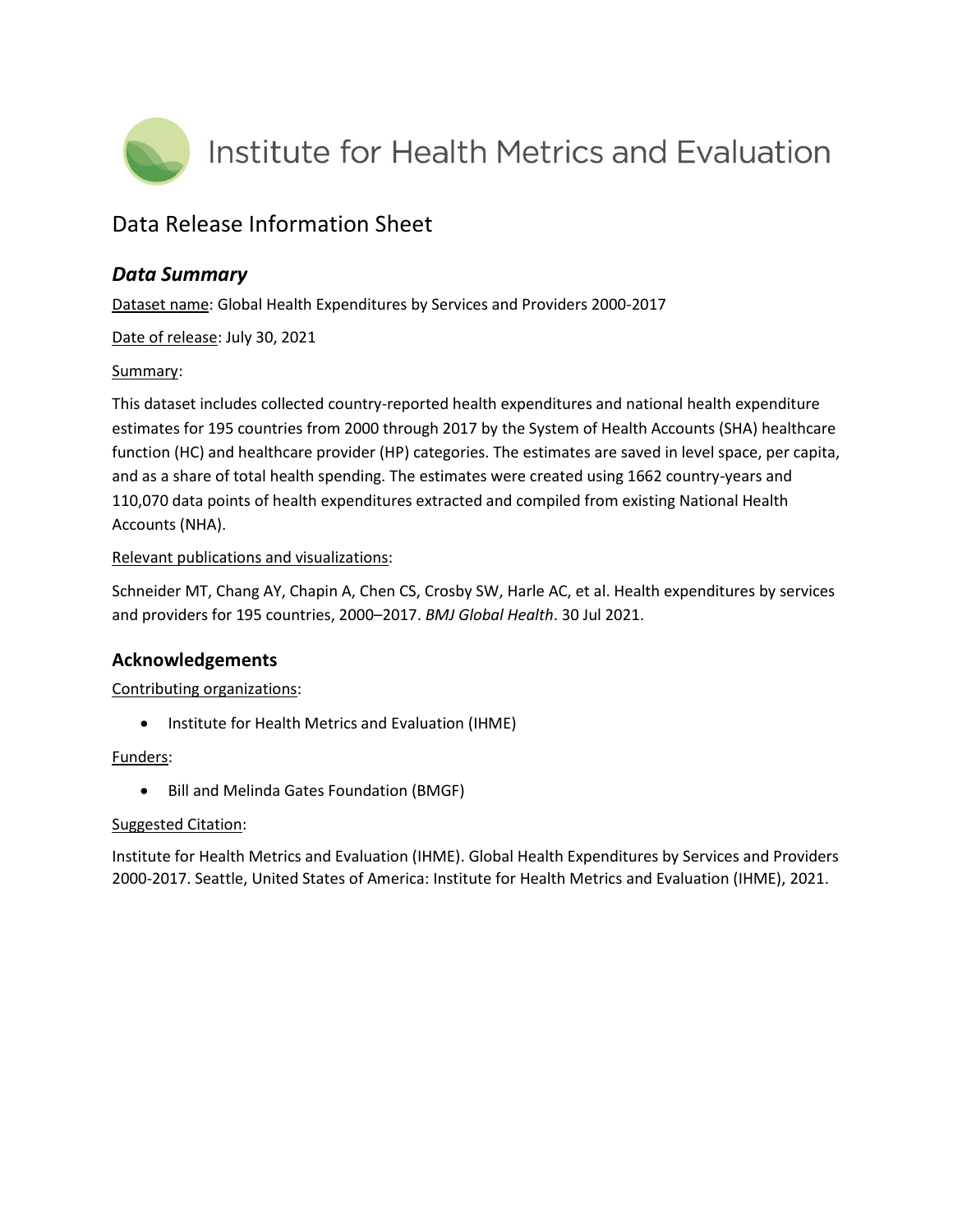# *Data Files Information*

# **File Inventory**

| <b>File Name</b>                                                          | <b>Description</b>                                                                                                | <b>Version Date</b> |
|---------------------------------------------------------------------------|-------------------------------------------------------------------------------------------------------------------|---------------------|
| IHME_HEALTH_SPENDING_2000_2<br>017_ESTIMATES_CSV.zip                      | National health expenditure estimates, 195<br>countries, 2000-2017<br>ZIP file contains 1 CSV file per country    | July 30, 2021       |
| IHME_HEALTH_SPENDING<br>2000 2017 RAW NHA CSV.zip                         | Raw, un-modeled country-reported health<br>expenditures, 195 countries, 1995-2017<br>ZIP file contains 1 CSV file | July 30, 2021       |
| IHME_HEALTH_SPENDING_2000_2<br>017_ESTIMATES_CODEBOOK_Y20<br>21M07D30.CSV | Codebook - National health expenditure<br>estimates                                                               | July 30, 2021       |
| IHME_HEALTH_SPENDING<br>_2000_2017_RAW_NHA_CODEBO<br>OK_Y2021M07D30.CSV   | Codebook - Raw, un-modeled country-reported<br>health expenditures                                                | July 30, 2021       |
| IHME_HEALTH_SPENDING<br>2000_2017_INFO_SHEET_Y2021<br>M07D30.PDF          | Data Release Information Sheet                                                                                    | July 30, 2021       |

# **Variable Information**

| Variable      | <b>Variable Label</b>    | <b>Variable Definition</b>                    |
|---------------|--------------------------|-----------------------------------------------|
| iso3          | ISO3 Code                | The unique three character ISO3 code for each |
|               |                          | country.                                      |
| location id   | Location ID              | A unique numeric identifier for the location  |
|               |                          | generated and stored in an IHME database of   |
|               |                          | data dimensions.                              |
|               |                          |                                               |
| location_name | <b>Location Name</b>     | The location for the estimate.                |
| year          | Year                     | The year of the estimate.                     |
| hc            | Healthcare Function (HC) | Healthcare function (HC) code from the SHA    |
|               | Code                     | framework.                                    |
|               |                          |                                               |